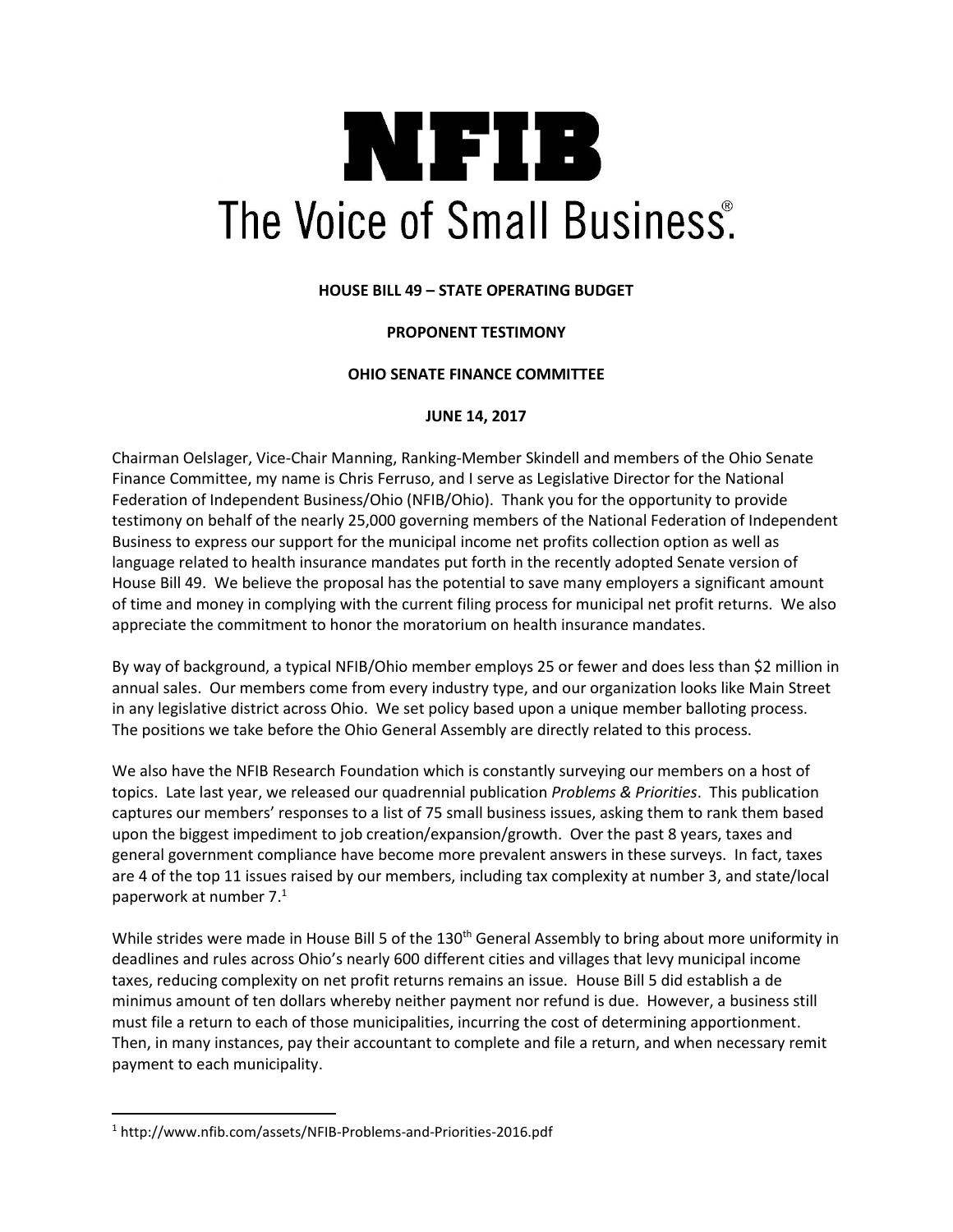House Bill 49, as introduced, contained a proposal requiring all municipal net profits returns to be filed through the Ohio Business Gateway (OBG). The Ohio Department of Taxation(Tax) would be responsible for the collection, remittance of 99 percent of the liability to respective municipalities, and audit and appeals on these filings. The intent was one form, one payment, and one appeals process. While NFIB supported this original proposal, some concerns were raised. We heard several common concerns with the original proposal including: businesses have a good relationship with their tax administrators and should not be mandated to use OBG, remittance of tax back to municipalities was too infrequent resulting in cash-flow issues, the language was drafted in Ohio Revised Code Chapter 57 and thus this municipal tax revenue would become assets of the state, inability to see tax filings, effective date, and loss of audit authority. This list does not encompass every concern raised, just those most frequently cited. The new "opt-in" proposal reflects the attempt to address most of the concerns raised with the initial proposal.

First, the proposal eliminates the mandate and allows businesses to decide what is best for their operations. So, for those businesses that may file in only one municipality or have a relationship with their tax administrator(s), nothing changes, and they continue to file directly with their local tax department(s) or third-party administrator. However, for those businesses filing in multiple jurisdictions, they will be afforded the opportunity to file one form and make one payment through the OBG. For many of our members, the time and cost associated with complying with the current system can be and is burdensome. Tax recently ran an analysis to determine the potential cost savings for businesses. If every business filing in multiple jurisdictions were to opt-in, Tax estimates the annual savings to be \$800 million. <sup>2</sup> This figure is staggering considering testimony delivered before the House Ways and Means Committee that the municipal net profits tax generates \$600 million annually.<sup>3</sup>

Second, the proposal requires Tax to remit back to municipalities on a monthly, instead of quarterly, basis 99 percent of their tax including any interest accrued. This proposal does not in any way impact the municipal income tax withholdings on employee earnings which constitute, on average, 85 percent of municipal income tax revenues.<sup>4</sup>

Next, the proposal is placed in Ohio Revised Code Chapter 718, the municipal income tax chapter. We believe Tax has made it clear they in no way intend, nor desire, to make these municipal net profit taxes assets of the state. There is no state takeover of the municipal income tax system. Tax currently collects, administers, and remits the school district income tax, sales tax, and municipal income tax for electric light companies and local exchange telephone companies. I am unaware of any issues on lack of remittance by Tax to the appropriate entities.

Finally, municipalities will have the ability to review taxpayer filings. Thus, the lack of access to information has been addressed. In conjunction, although audit authority remains with the Tax Commissioner, if a municipality identifies an issue with a taxpayer, they may request Tax to evaluate further, potentially leading to an audit of the taxpayer.

What this proposal and the original as introduced version of House Bill 49 does not do is impact in any way the ability of a municipality to levy an income tax or restrict the rate currently charged. Municipalities retain the ability to maintain their rates and credits subject to local councils and voters. Nothing in this proposal aims to limit their municipal income tax revenue.

 $\overline{\phantom{a}}$ 

<sup>2</sup> http://www.ohio.com/news/politics/2016/kasich-to-cite-800m-business-cost-in-tax-fight-1.756550

<sup>3</sup> Ohio Municipal League testimony before Ohio House Ways & Means Committee March 7, 2017

<sup>4</sup> Ohio Municipal League testimony before Ohio House Ways & Means Committee March 7, 2017